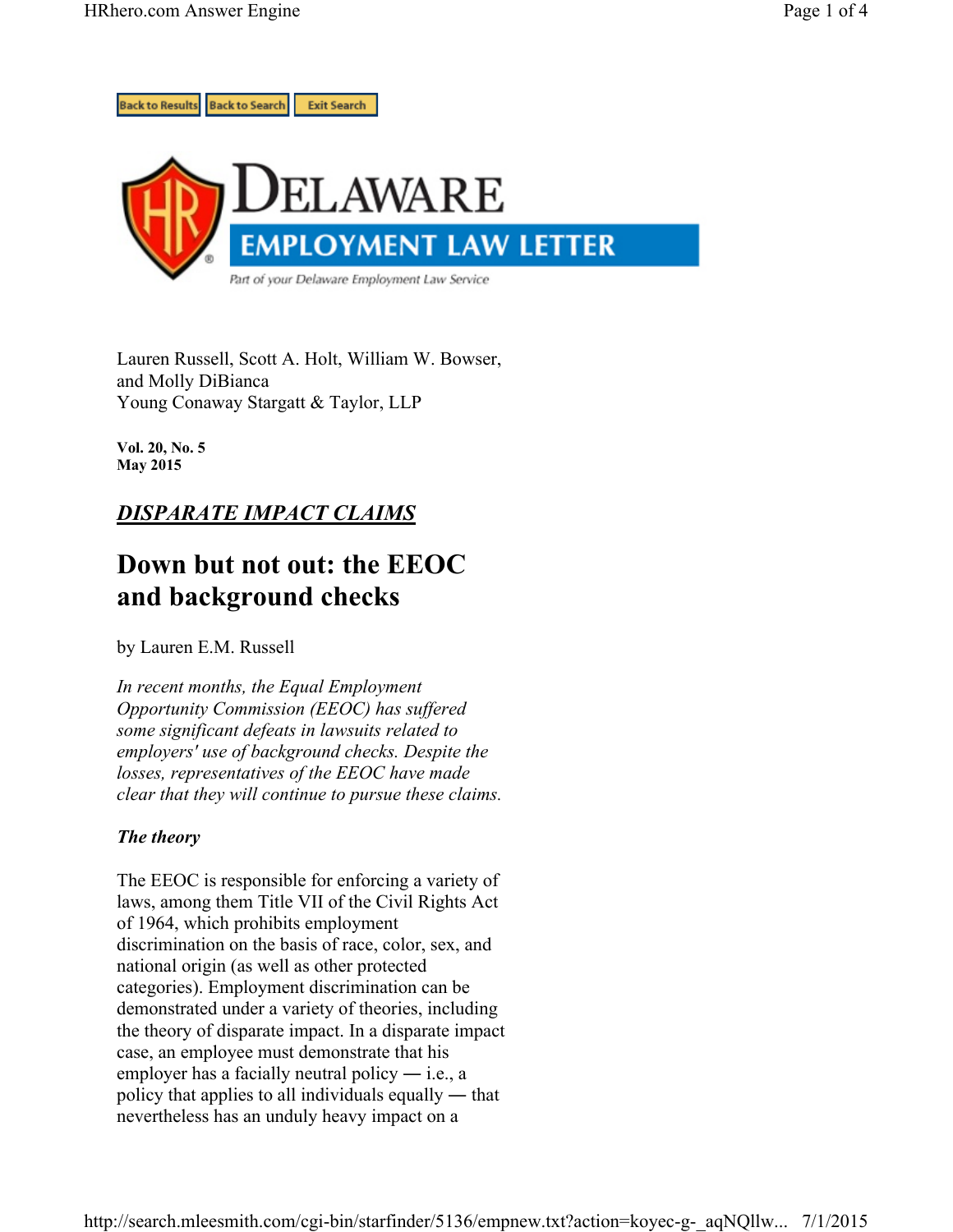particular group.

Background check policies are generally challenged under the disparate impact theory. By definition, such policies are facially neutral: All job applicants are required to submit to a criminal background or credit check before being hired. However, data indicate that a disproportionate number of African-American men are disqualified from jobs on the basis of criminal background checks, while a disproportionate number of minorities and women are negatively affected by credit checks. As a result, disparate impact claims seem like they should be strong cases for the EEOC. But the case law hasn't supported the agency's position.

#### *The cases*

Despite the apparent viability of its challenge to background checks, the EEOC has suffered some significant losses recently. In April 2014, for example, the U.S. 6th Circuit Court of Appeals upheld a lower court's decision dismissing an EEOC lawsuit over the use of credit checks. In *EEOC v. Kaplan Higher Education Corp.,* the court concluded that the EEOC had failed at the most fundamental level: It hadn't presented evidence that Kaplan's use of credit checks had a disparate impact on minorities. The court questioned certain methods used by the EEOC to obtain information on applicants' race because the information wasn't readily available.

More recently, in February 2015, the 4th Circuit affirmed a decision against the agency in *Kaplan* case, the court rejected the statistical evidence offered by the EEOC, finding it failed at the most basic level to demonstrate that Freeman's background checks had a disparate impact on minority job applicants. Notably, the same expert was used by the EEOC in the *Freeman* cases.

#### *The district covering Delaware*

Delaware falls within the jurisdiction of the EEOC's Philadelphia District Office, which also includes all of Maryland, Pennsylvania, and West Virginia and parts of New Jersey, Ohio, and Virginia. The *Freeman* case was decided by the U.S. District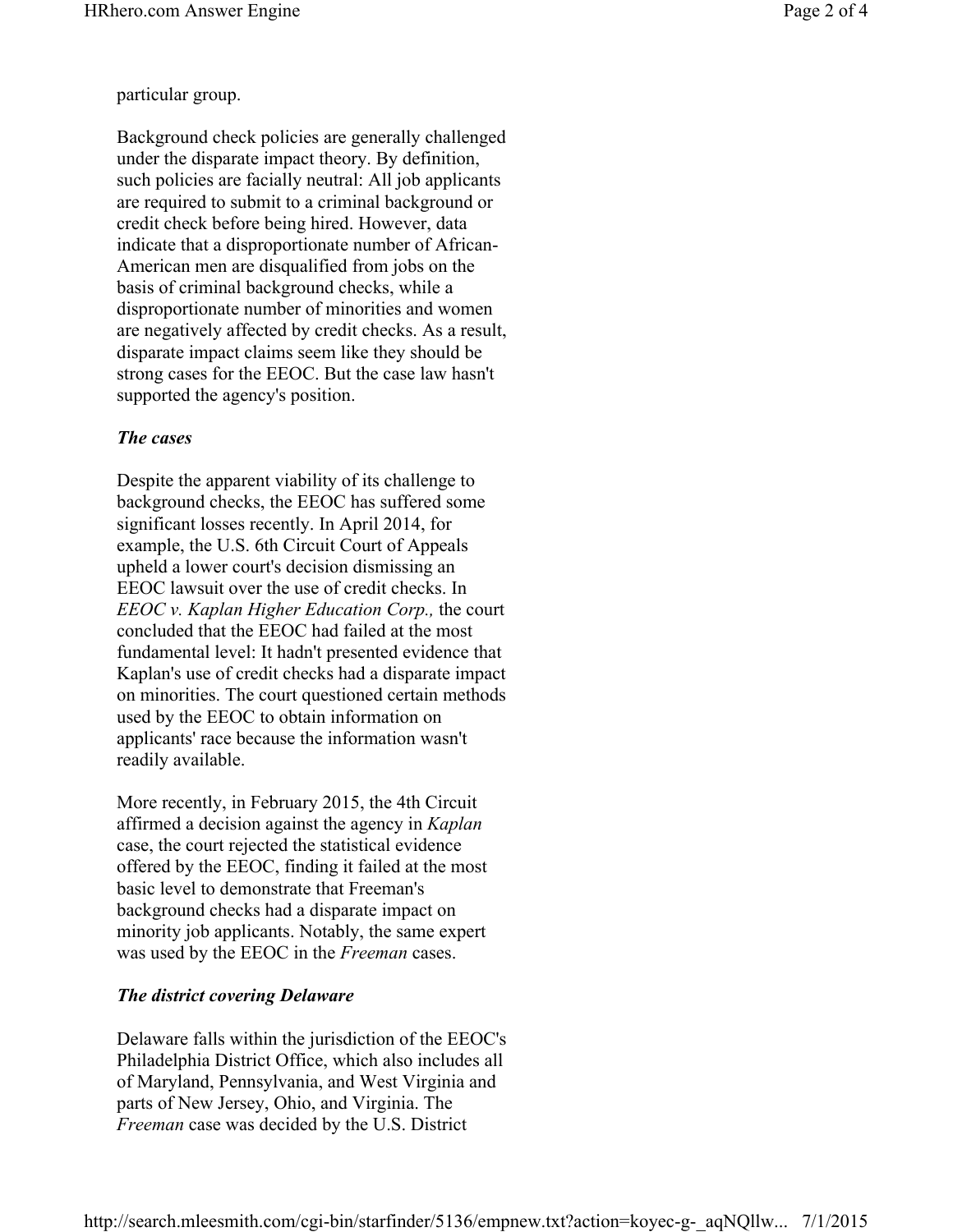Court for the District of Maryland ― in the Philadelphia Field Office's jurisdiction ― which might lead you to the assumption that our district will be backing off of these types of cases. However, Philadelphia regional EEOC attorney Debra Lawrence has made clear that she has no intention of backing away from these cases.

The EEOC has a history of taking progressive positions on the scope of Title VII. For years, the agency advanced the position that Title VII's prohibition against sex discrimination included discrimination on the basis of sexual orientation and gender identity. It lost case after case under that theory, but it kept trying. And eventually, there was a sea change, and it's now widely recognized that Title VII prohibits discrimination on the basis of gender stereotypes, which is the basis for many sexual orientation and gender identity claims.

In the same vein, we can expect that the EEOC, and in particular the Philadelphia District Office, will continue to bring disparate impact claims challenging employers' use of criminal background and credit checks. There's strong evidence that these policies have a negative impact on female and minority job applicants. The EEOC appears to be hoping that it will eventually find a receptive judge and jury to provide solid precedent for its theory.

#### *Bottom line*

You would be well-advised to think carefully about your use of background checks. Despite repeated losses, the EEOC hasn't been dissuaded from its cause. Lawrence, the attorney who represents the EEOC in Delaware, has emphasized that she will continue to challenge employer background check policies that aren't tied to a clear business necessity. With that declaration in mind, you should review the EEOC's guidance on the use of background checks, and make sure your business is in compliance.

*The author can be reached at* lrussell@ycst.com.

**Copyright 2015 M. Lee Smith Publishers LLC** 

**DELAWARE EMPLOYMENT LAW LETTER does not attempt to offer solutions to individual problems but**